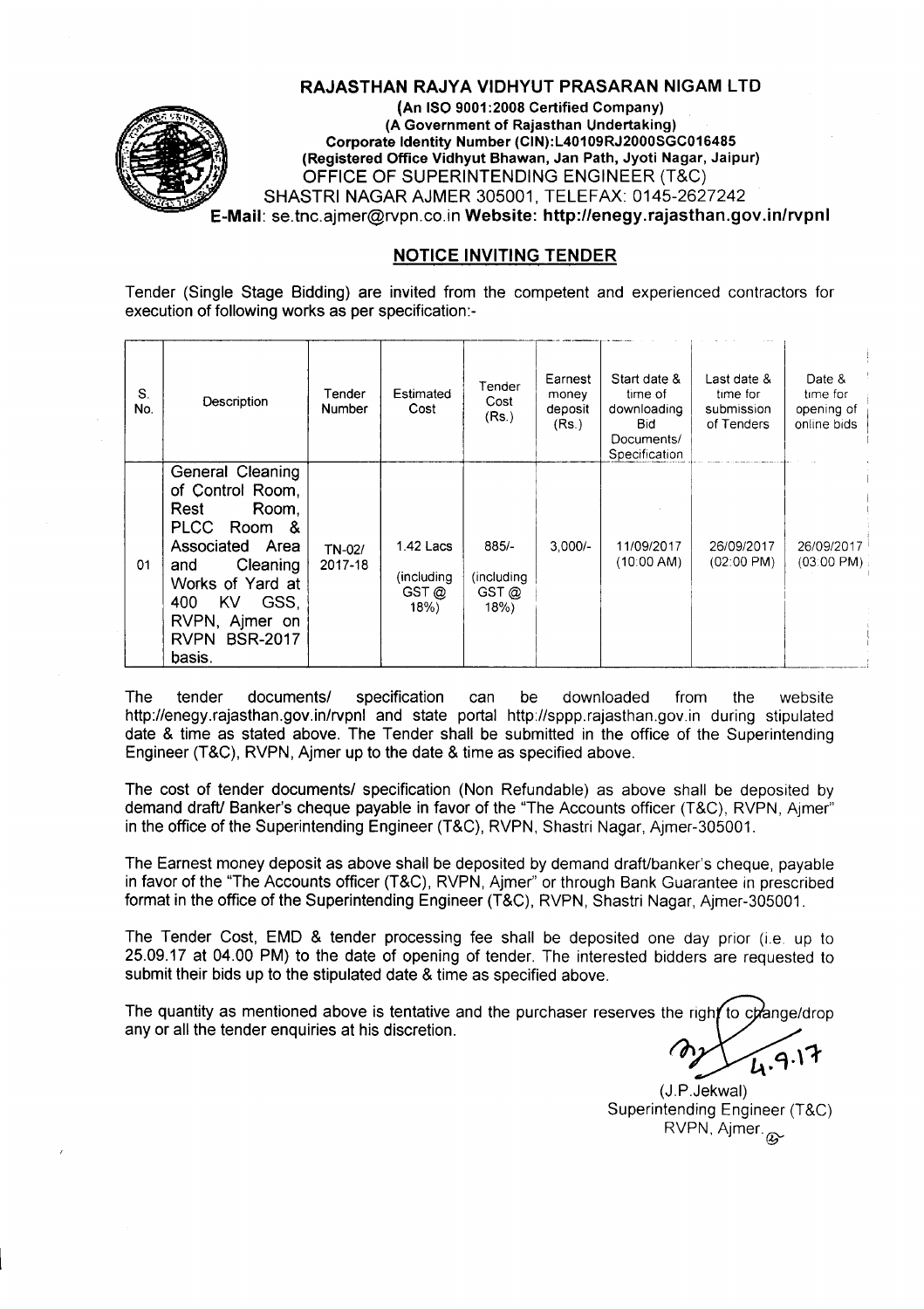

### TENDER SPECIFICATION NO. RVPN/SE/T&C/AJM *TN-02/2017-18*

Tenders are invited from the competent & experienced Contractors for General Cleaning of Control Room, Rest Room, PLCC Room & Associated Area and Cleaning Works of Yard at 400 KV GSS, RVPN, Ajmer on RVPN BSR-2017 basis. Tenders are required to be submitted in sealed/pasted envelopes with all relevant required to be submitted in sealed/pasted envelopes with all documents/papers needed for this Tender. General details of work'

| A  | NIT No.                             | TN-02/2017-18                                                                                                                                                      |
|----|-------------------------------------|--------------------------------------------------------------------------------------------------------------------------------------------------------------------|
| B  | Name of work                        | General Cleaning of Control Room,<br>Rest Room, PLCC Room & Associated<br>Area and Cleaning Works of Yard at<br>400 KV GSS, RVPN, Ajmer on RVPN<br>BSR-2017 basis. |
| C  | <b>Cost of Tender Specification</b> | Rs. 885/- (Rs. Eight Hundred Eighty<br>Five only including GST @ 18%)                                                                                              |
| D  | <b>Earnest Money</b>                | Rs. 3,000/- (Rs. Three Thousand only)                                                                                                                              |
| E. | <b>Estimated Cost</b>               | Rs. 1,41,202/- (including GST @18%)<br>(As per RVPN BSR-2017)                                                                                                      |
| F  | <b>Validity</b>                     | 120 days from the date of opening of<br>Tender.                                                                                                                    |

#### Important dates & time:

| $\overline{\mathsf{s}}$ .<br>No. | <b>Events</b>                                                                                         | Date & Time                                                        | Location                                                                                          |  |  |  |
|----------------------------------|-------------------------------------------------------------------------------------------------------|--------------------------------------------------------------------|---------------------------------------------------------------------------------------------------|--|--|--|
| (i)                              | Time<br>to<br>Date<br>and<br><b>Tender</b><br>purchase<br><b>Documents</b>                            | 11.09.2017<br>From<br>25.09.2017<br><b>10AM</b><br>between<br>04PM | to Office of the Superintending<br>Engineer(T&C), RVPN<br>Ltd.<br>to Shastri Nagar, Ajmer 305 001 |  |  |  |
| (i)                              | Last date of deposition<br>tender<br>оf<br>cost<br>of.<br><b>Specification &amp; Earnest</b><br>Money | 25.09.2017<br>04<br>upto<br><b>PM</b>                              | As above                                                                                          |  |  |  |
| (iii)                            | for<br>date & time<br>Last<br>submission of Tenders                                                   | 26.09.2017 upto 02PM                                               | As above                                                                                          |  |  |  |
| (iv)                             | оf<br>receipted<br>Opening<br>Tenders                                                                 | 26.09.2017 at 03PM                                                 | As above                                                                                          |  |  |  |

Superintending Engineer (T&C) RVPN,  $\widetilde{A}$ JMER  $\widehat{A}$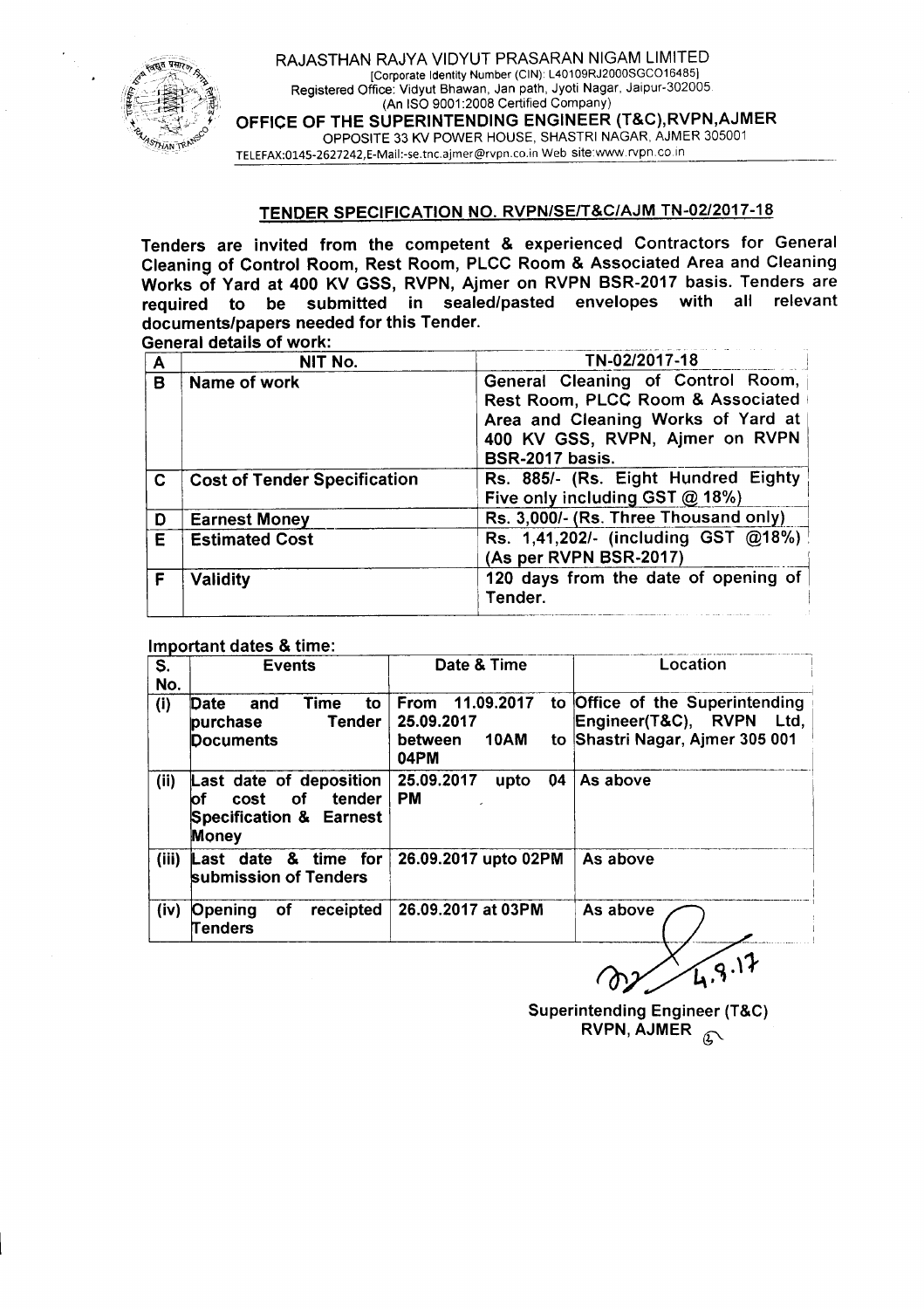# SECTION-I

(Instructions for the tenderers)

# 1.01 INTRODUCTION:

· .

t.  $\mathcal{L}^{\mathcal{L}}$  $\mathcal{A}^{\pm}$ 

> The tenderer in their own interest are requested to read very carefully these instructions, the terms and conditions as incorporated in section-I & II before filling up of the tender forms. If they have any doubt about meaning of these specifications or any portion thereof they shall, before submitting the tender may write/enquire about the same to/from the Superintending Engineer (T&C), RVPN, Ajmer to clear such doubt before the specified date of opening of tenders, otherwise it shall be conclusive proof of the fact that the tenderer has acquainted himself and he agrees with these specification, unless otherwise specifically indicated/commented by him in his tender.

# 1.02. FILLING OF TENDERS:

- a) Tenders shall be submitted in the form 'G' Schedule attached herewith. Fill up all the blanks in the tender form and the 'G-Schedule. The completed forms/ schedules shall be considered as part of the contract documents in the case of successful tender
- b) No alteration should be made in the tender form/specifications and schedules. The tenderer must comply entirely with the specification and "G" schedules. Alternative proposals, if any, shall clearly be stated in the covering letter and shall accompany with copy of the tender.
- c) The tender and all accompanying documents shall be in Hindi/English language and shall be signed by a responsible and authorized person. The name, designation and authority of the signatory shall be stated in the tender.
- d) Tenders should be filled in with ink (8all Pen) or typed. The tender filled in by pencil or otherwise shall not be considered.
- e) All additions, alterations and over writings in the tender must be clearly initialed by the signatory to the tender.
- f) The tenderer must quote the prices strictly in the manner as indicated herein failing which tender is liable for rejection. The rate/prices shall be entered in words as well as in figures. These must not contain any additions, alterations, overwriting, cutting or correction and any other marking, which leave any room for doubt.
- g) The RVPN shall not be responsible to accept any cost involved in the preparation or submission of tender.
- h) Any printed /written conditions on the tender shall not be accepted by the RVPN. The tenderer shall incorporate his condition, if any, in the covering letter.
- i) The tenderer should sign the tender form in the end of each page of the tender.
- j) The tender offer shall be enclosed in the double sealed or gum pasted cover in the following manner:
	- (i) The following documents/schedules are essentially to be submitted in the tender
	- (a) One small size envelope for proof of deposition/furnishing the Earnest money. This envelope shall be super-scribed 'EARNEST MONEY'.
	- (b) Price Schedule duly signed by the Tenderer or authorized representative. Only percentage above/below the BSR Rates is to be filled-in. and no alteration revision to be made in the G-Schedule. rates and amount.
	- (c) Annexure A to D '
	- $(d)$  Any other document/ information the tenderer used to submit with the tender.

(ii) All the above documents from (a) to (d) are to be placed in one proper size envelop duly double sealed/ gum pasted which should be superscibed as below:

"TENDER OFFER AGAINST RVPNL/SE/T&C/AJM/TN-02/2017-18 FOR GENERAL CLEANING OF CONTROL ROOM, REST ROOM, PLCC ROOM & ASSOCIATED AREA AND CLEANING WORKS OF YARD AT 400 KV GSS, RVPN, AJMER".

- k) Telegraphic/Fax/Internet/E-mail offers will not be considered / entertained.
- I) All tenders and accompanying documents shall be addressed to the Superintending Engineer (T&C), RVPN, Shastri Nagar, Ajmer.

Pot Darrot Vind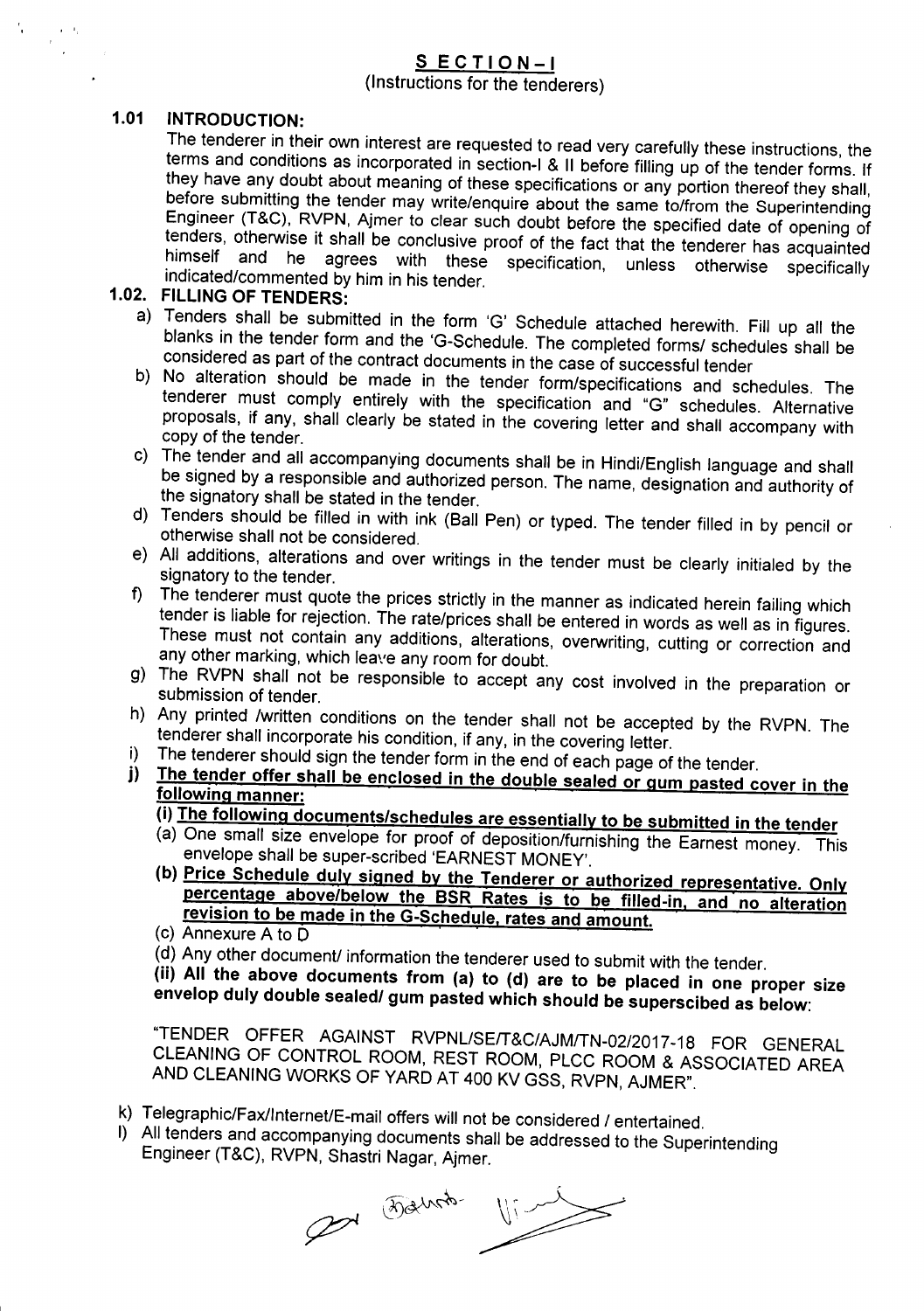# '1.03 EARNEST MONEY:

. .

- a) Before submitting the offer, the tenderer shall deposit the amount of Earnest money through Demand Draft/Bankers Cheque made in favour of Accounts Officer (T&C), RVPN, Ajmer only in the office of Superintending Engineer (T&C), RVPN, Ajmer and obtain a receipt there of.No other mode of deposit shall be accepted.
- b) Any tender not accompanied by a copy of receipt/proof deposit of Earnest Money shall be rejected and the tender will not be opened. It should be clearly mentioned on the tender envelope that earnest money amounting to Rs. (Rs ) has been deposited vide A-9 Cash Receipt No.
- c) The Earnest Money of unsuccessful bidders shall be refunded soon after final acceptance of successful bid(s) and signing of contract agreement. In case of the successful bidder, the amount of Earnest Money deposits may be refunded after satisfactory completion work.
- d) Request for adjustment/proposal for acceptance of Earnest Money deposits, if any, already lying with the RVPN in connection with some other tenders/orders shall not be entertained.
- e) No interest shall be payable on such deposit of Earnest money<br>f) The RVPN reserves the right to forfeit the Earnest money
- The RVPN reserves the right to forfeit the Earnest money deposit or a part thereof in circumstances which according to him indicate that the tenderer is not accepting/executing any order placed on him under the specification
- g) The earnest money of the successful tenderer will be refunded after expiry of guarantee period subject to satisfactory performance of the material supplied or work executed as the case may be.

# 1.04 RECEIPT AND OPENING OF TENDERS

- a) Sealed/gum pasted covers, in which tenders are enclosed, shall be delivered in the office of the Superintending Engineer (T&C), RVPN, Ajmer not later than 2.00 PM on the date specified in the notice inviting tender. Tender shall not be accepted after the time and date so fixed and will be returned unopened to the tenderer. The tenders will be opened in the office of SE (T&C), RVPN, Ajmer at 3.00 PM on the prescribed date in the presence of such tenderers or their authorized representative who may be present.
- b) If the date fixed for opening of the tenders is declared public holiday the tenders shall be received and opened on the date on which office reopen after such holiday on the timing as indicated above.

# 1.05 VALIDITY OF OFFER:

Tenders shall be valid for minimum period of 120 days from the date of opening the tenders. The tenders mentioned as shorter validity period than specified are likely to be ignored.

# 1.06 SIGNATURE OF THE TENDERERS

The tender must contain the name, designation and place of business of the person (s) making the tender and must be signed by the tenderer with his usual signature. Tender by a partnership firm must be furnished with full names of all partners and be signed with the authorized representative indicating the signature and designation of the person signed with the legal entity of the corporation/company by the Chairman/ Secretary or other persons authorized to bind the company/corporation in the matter.

### 1.07 RATES:

The rates for the material/work should be quoted as per the form 'G' schedule attached. The prices quoted should be firm in all respect and independent of any variation on account of any reason till the completion of the works as per order. The prices shall remain valid till completion of the work. No representation for enhancement of rates once accepted will be considered.

## 1.08 QUANTITY:

- a) The quantity of material /work as indicated in the accompanied 'G' schedule is only provisional and the purchaser (RVPN) reserves the right of revising the same at the time of placing the order to any extent.
- b) The purchaser also reserve the right to increase the ordered quantity to any extent within one year from the date of order or during the currency of contract whichever is later at the same terms and conditions stipulated in the order except in regard to delivery period/completion period which shall be as mutually agreed upon.
- c) The purchaser also reserves the right to split the quantities and entrust the order for the specified work/supply of material to two or more tenderers .The tenderers shall agree to accept the order placed on him at the rates/ prices mentioned in his tender and accepted by the purchaser. All incomplete work / supply shall be got executed / completed at the risk and

cost of the contractor/ supplier.  $\mathcal{L}^{\mathcal{A}}$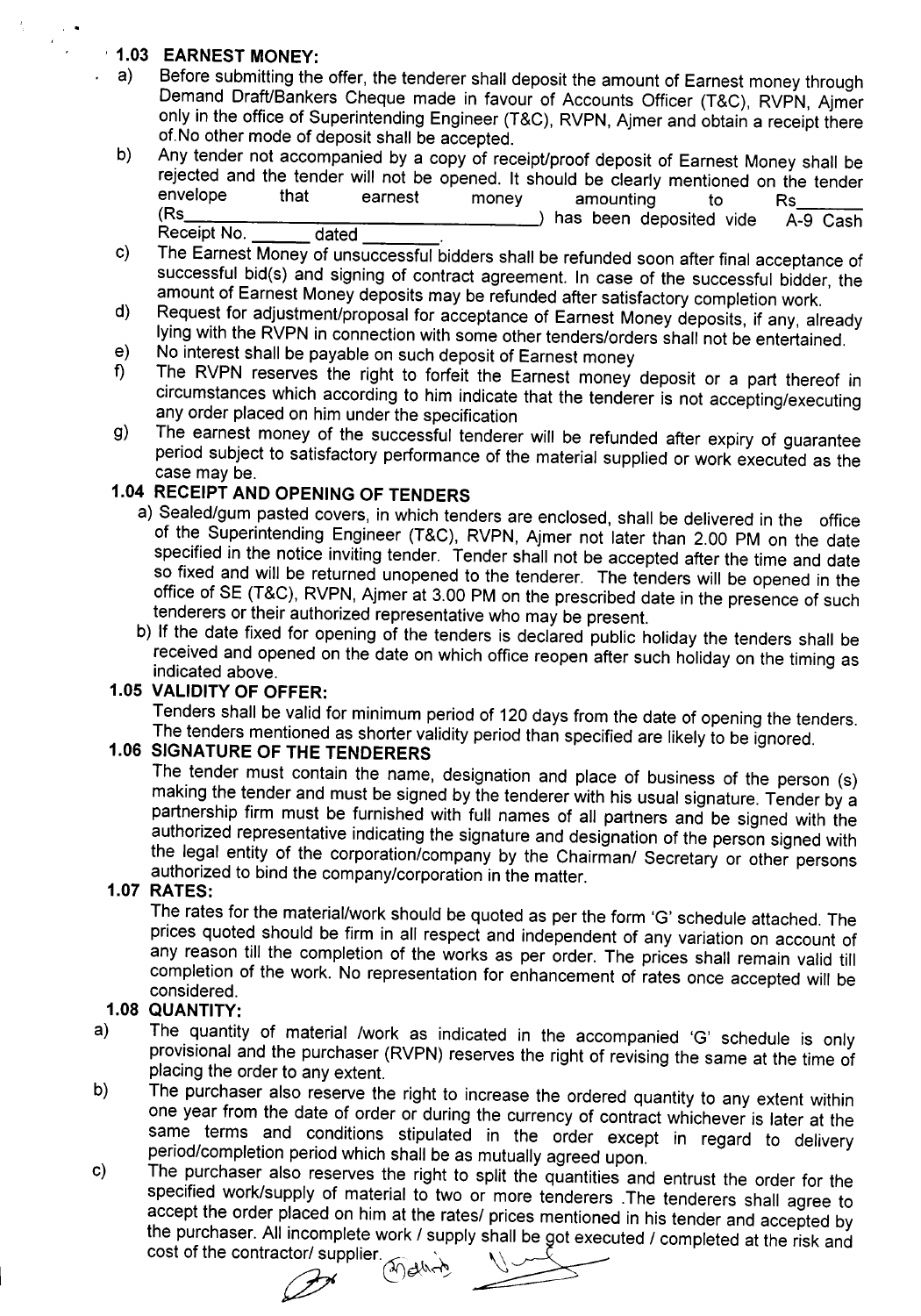#### **, 1.09 DELIVERY** *I* **COMPLETION PERIOD:**

The time will be the essence of the contract and if the work is not completed on or before the stipulated period or within any period of extension, if granted, contractor will be liable to penalty 1/4% (quarter percent) per week or part thereof for first four weeks and 1/2% (half percent) per week or part thereof for remaining period of delay (for unexecuted works) subject to maximum of 5% (five percent). GST will be bear by the contractor on the penalty part.

### **1.10 GENERAL:**

- a) Purchase of copy of the specification by the tenderer is essential for consideration of his Only one tender shall be accepted against each copy of the specification purchased. The copy of the specification is not transferable. The value of tender form once sold cannot be refunded under any circumstances.
- The purchaser does not bind himself to accept the lowest or any tender or any part of tender and shall not assign any reasons for the rejection of any tender or a part thereof. b)
- The tenderer shall treat the details of the specification of the tender document as private and confidential and these shall not be reproduced anywhere without the written authority of the purchaser. c)
- d) The fact of submission of a tender to the purchaser shall be deemed to constitute an Agreement between the tenderer and the purchaser, where such tender shall remain open for acceptance by the purchaser and tenderer shall not have option to withdraw his offer impair or derogate the same. If the tenderer be notified during the validity of tender, that his tender is accepted by the purchaser, he shall be bound by the terms of agreement until and unless formal contract of the same tender has been executed between him and the purchaser in replacement of such agreement.
- **1.11** Any action on the part of the tenderer to revise the price/prices at his own interest after the opening of the tenders may result in rejection of the tender and also debarring him from submission of tender to the Nigam at least for one year.

#### **1.12 RATES & TAXES**

- (a) The RVPN BSR Rates -2017 as given in the G-Schedule are inclusive of all types of labour charges.
- (b) GST shall be paid extra as per applicable rate.
- (c) The tenderer must have valid GST registration & a copy of it is to be enclosed with the tender.

~\~

Superintending Engineer (T&C) RVPN, Ajmer.

 $\overbrace{p}$ <br> $\overbrace{p}$ <br> $\overbrace{p}$ <br> $\overbrace{p}$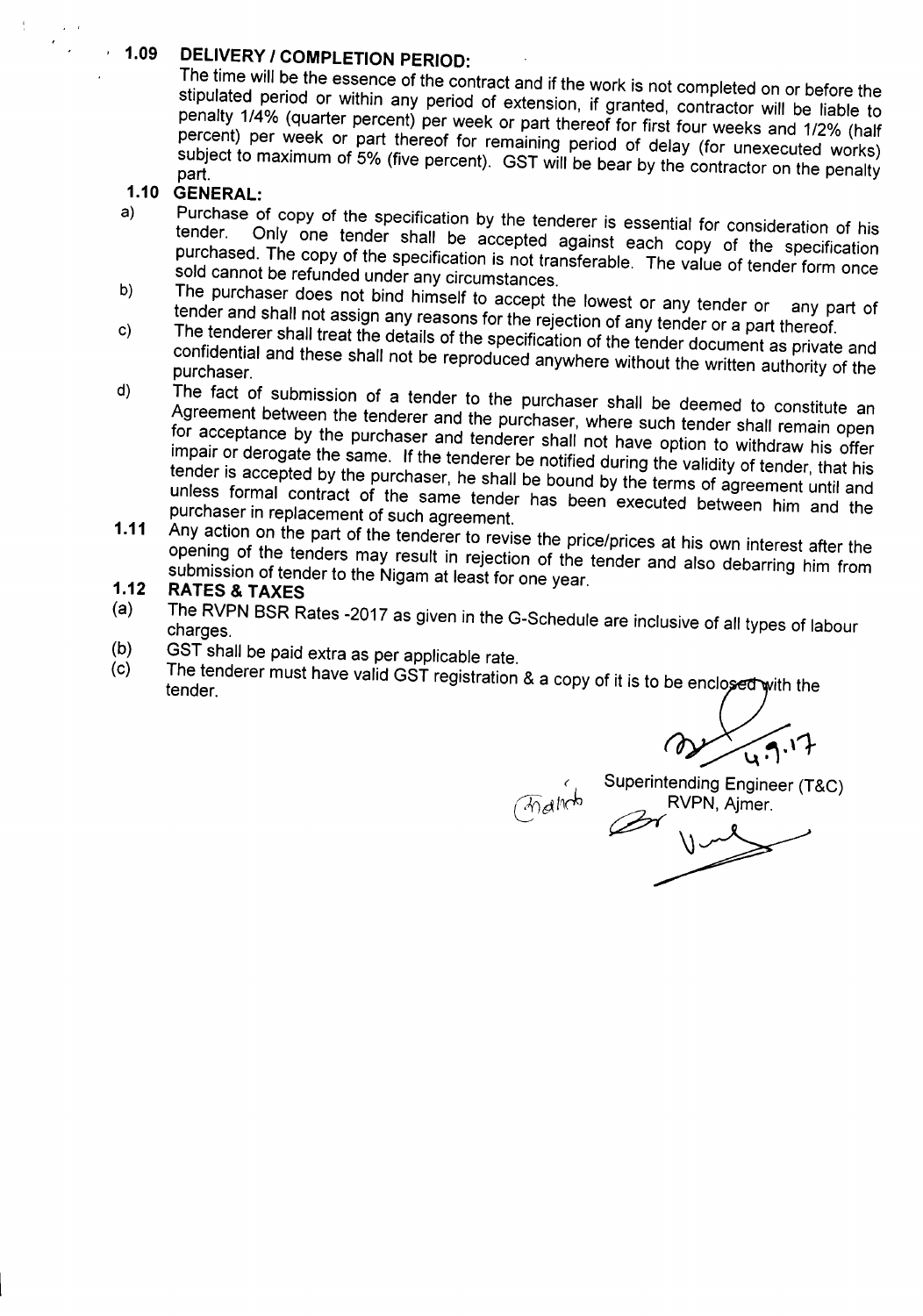# GENERAL TERMS & CONDITIONS OF CONTRACT:

-------

2.00: Not withstanding anything contained to the contrary in the specification or tender or any subsequent exchange of correspondence, these general conditions of contract shall prevail and shall be binding upon the contractor and any change or variation, expressed or impressed, whatsoever, made in the said general conditions shall not be valid for operation unless expressly sanctioned by the Nigam. The contractor shall be deemed to have fully informed himself and to have specific knowledge of the provisions of the General conditions of the contract.

#### 2.01: DEFINITIONS:

÷

 $\bullet$  $\mathcal{L}$ 

> In constructing these conditions of contract and specification of the following words shall have the meaning herein assipned unless here is something in the subject matter of context inconsistent with such construction.

- (i) PURCHASER: Shall mean Superintending Engineer (T&C), RVPN, Ajmer and shall include his representatives, successors / assignees and any officer(s) of the Nigam performing the duties/ functions of the purchaser.
- (ii) SUPPLIER/ CONTRACTOR shall mean and include any trading concern, firm, company, association under taking manufacturer and/or any other organization furnishing the tenders under the specification. In case any order is placed under the specification, the word "SUPPLIER'/ 'CONTRACTOR' shall mean and include the successful tenderer(s) and shall include his/their representatives, successor and assignees on whom the order is placed.
- (iii) CONSIGNEE: Shall mean and include any officer/official of the RRVPNL who is designated by the Superintending Engineer (T&C), RVPN, Ajmer for performing the duties of consignee.
- (iv) The Engineer shall mean the Executive Engineer/Assistant Engineer or any other Engineer or officer for the time being or who is from time to time duly authorized and appointed by the purchaser to act as Engineer or Inspector for the purpose of the contract. In case where no such Engineer has been so appointed, the word Engineer shall mean the purchaser or his duly authorized representative.
- (v) 'PLANT' WORK OR 'WORKS' shall mean and include the plant and material to be provided and work to be done by the contractor under the contract.
- (vi) 'THE CONTRACT' shall mean and include the general conditions, specification, quantity and price schedules, drawing, form of tender, covering letter, and the agreement to be executed.
- (vii) The specification shall mean the specification annexed to these general conditions and the schedule there to (if any), and also any other specifications mentioned in the contract or otherwise incorporated from time to time.
- (viii) The month shall mean a period of 30 days (Thirty Days) and week means a period of SEVEN DAYS.
- (ix) *(x)* The contract price shall mean the sum named in or calculated in accordance with the provisions of the contract/purchase order and any amendments thereto.
- ENGINEER INCHARGE OF WORK: In charge of work shall mean and include the Executive Engineer, Assistant Engineer, Junior Engineer or any other officer performing the duties of Engineer at the work site.
- (xi) 'Successful Tenderer' shall mean the L-I Bidder/tenderer, and whose tender has been accepted.
- (xii) The 'Site" shall mean and include the lands and buildings over/under, upon and in which the material are to be installed and used in accordance with the contract and / or work will be executed.
- (xiii) The 'Place of delivery' shall mean the place of delivery at which the contractor is responsible to deliver/handover the material.

#### 2.02: EXPERIENCE:

Only those firms have an experience for carrying out at least any two works at any 220/132 KV GSS in RVPN during last five years will be qualified. A completion certificate issued by competent authority is to be enclosed as proof of qualification.

# 2.03: SUBLETTING AND ASSIGNMENT:

The supplier shall not sub let the work without prior consent in writing of the purchaser transfer or assign the contract, or any part thereof, interest therein or benefit or advantage whatsoever, provided never the less that any such permission granted to the supplier shall not relieve him from any obligation, duty or responsibility under the contract.

 $O(10^{10})$   $O(10^{10})$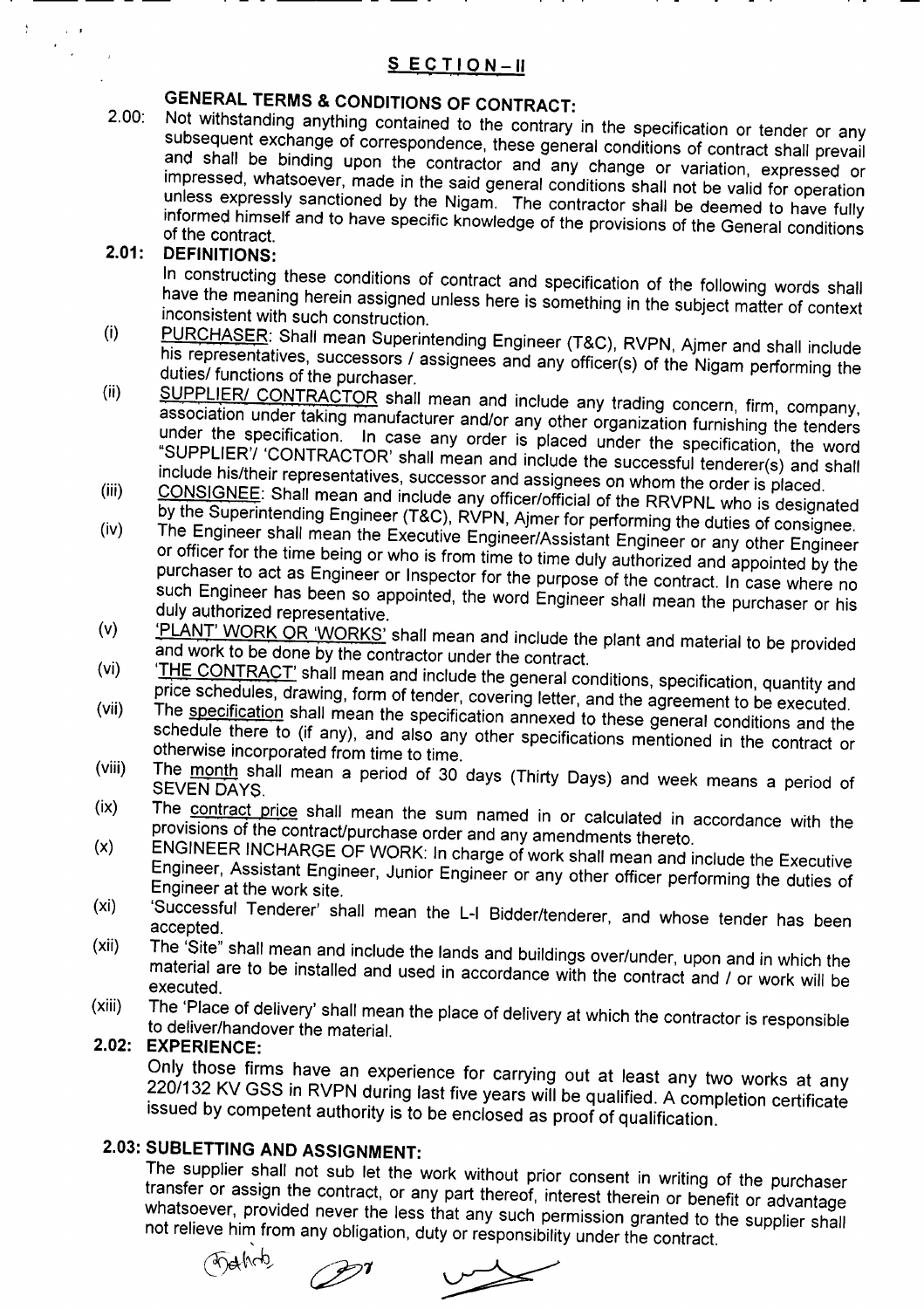## 2.04: PRICE:

 $\mathbb{R}^2$ 

The tenderer must quote prices in figure in percentage above or below on total estimated cost of work based on RVPN BSR 2017. GST shall be paid extra as per applicable rate.

-----------------------------------

# 2.05:TERMS OF PAYMENT:

The payment shall be made as under only after execution of the contract Agreement and the payment shall be arranged by the Accounts Officer (T&C), RVPN, Ajmer as per norms against the bill(s) /running bill(s) to be submitted to consignee who will verify the bill and send to Accounts Officer(T&C),RVPN, Ajmer.

- (A) Up to 90% payment of the total value of the work done will be paid against running bills submitted to the XEN/ Assistant Engineer, In-charge of the work.
- (B) Balance 10% payment due will be made after a period of three months of Completion of work satisfactory accepted by the Engineer In-charge of the work.
- (C) The Payment will be made by the Accounts Officer (T&C), RVPN, Ajmer through RTGS/ NEFT for quick and safe transfer of funds. The charges for transfer through RTGS/ NEFT shall be on the part of supplier/ contractor. Before claiming 90% payment the following documents are required to be furnished:
- i) Contract Agreement and its acceptance by the Purchaser
- ii) CPF Schedules of the workers of the Contractor or Registration Certification of the Firm/Contractor with the PF Commissioner & monthly statement of depositing the CPF of his employees with the PF Commissioner as per Clause 2.08.
- iii) A Copy of certificate of registration of GST.

# 2.06: INCHARGE OF WORK:

The Assistant Engineer (T&C), Beawar shall be the officer In-charge of the work. They will give the layout, issue the material, supervise the work and verify the bills of the contractor and attend all other matters pertaining to this contract.

# 2.07: CONTRACT DOCUMENTSI AGREEMENT

You shall have to execute the Contract Agreement within 15 days from the date of receipt of detailed work order in triplicate in the prescribed format on Non-judicial stamp paper as per stamp duty applicable in Government of Rajasthan along with copy of detailed Work Order. It is advised that each and every page of relevant documents are signed by authorized person with stamp.

# 2.08: CONTRACTOR EMPLOYEES PROVIDENT FUND:

The contractor shall have to submit a certificate every month that he has an establishment covered under the employees Provident Fund and miscellaneous provision Act 1952 and is having a separate code number with the Provident fund contribution in respect of all the employees employed by him along with employer's have share of contribution etc. is being deposlted with the provident fund authorities and shall also submit certified photo copies of the challans of deposits. In absence of above, the contractor shall be liable to deposit employees, as well as employer's contribution @12% + 12% and other charges in respect of all the employees engaged by him for the said work with RRVPNL along with details of the employees their wages and the amount of contribution as per RSEB CPF Rules every month. In case of failure, RVPN shall be entitled to deduct 16% of the amount from his bills.

# 2.09: COMPLETION TIME:

- (A) All quantity mentioned in G Schedule shall be completed w.e.f 01.10.2017 to 31.03.2018.<br>(B) The time will be the essence of the contract and if the west is
- The time will be the essence of the contract and if the work is not completed on or before the stipulated period as above or within any period of extension, if granted you will be liable to Penalty 1/4 % (quarter percent) per week or part thereof for first four weeks and %% (Half percent) per week or part thereof for remaining period of delay (for unexecuted works) subject to maximum of 5% (five percent). GST on penalty will be levied extra.

Cor<sup>e</sup> Falico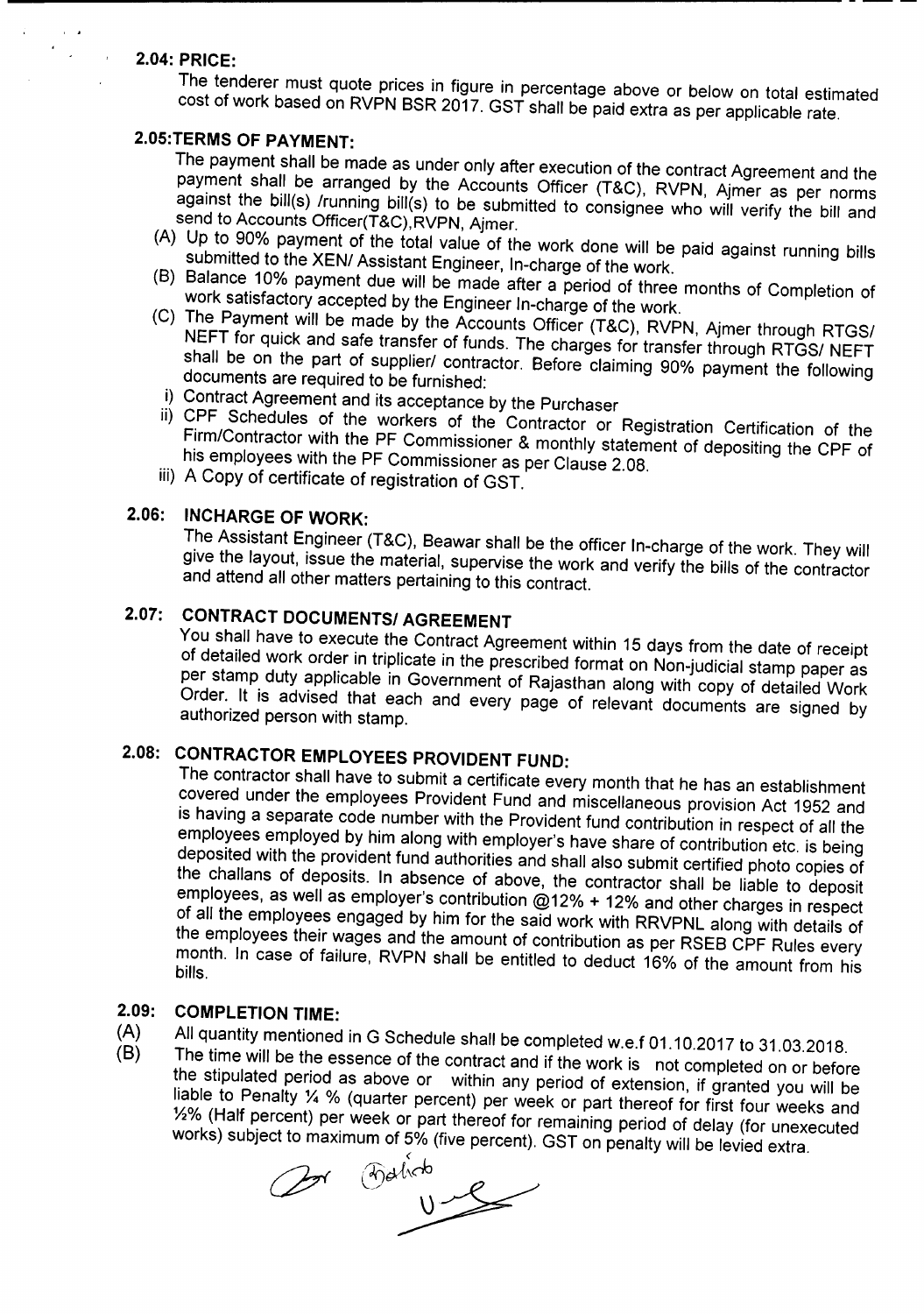### 2.10: INSPECTION:

Representative of the ZCE (T&C)/SE (T&C)/Engineer In-Charge will be free to visit your work site. He will also be free to verify your work as and when required.

### 2.11: DISPUTES:

All disputes, differences and questions whatsoever arising between the purchaser and supplier/ Contractor upon or in relation to or in connection with the contract shall be deemed to have arisen at Ajmer and no courts other than the court in Ajmer shall have jurisdiction to entertain or try the same.

# 2.12: DAMAGING OF NIGAM's MATERIAL/SAFETY MEASURES:

The contractor shall be responsible for the safe working at site so as to avoid any chance of damages to the Nigam's material / installations at site and also no injury to any of his worker. In case of any damages to Nigam material/installation/property the losses shall be recovered from the contractor. The contractor shall be fully responsible for the safety of his workers and RVPN shall not be responsible for any type of accident minor or fatal to any person at works site. The staff insurance charges, if any, shall be borne by the contractor.

# 2.13 FURTHER CORRESPONDENCE:

All correspondence pertaining to the work order in respect of any clarification required on the terms and conditions etc. should be addressed to the Superintending Engineer (T&C), RVPN, Shastri Nagar, Ajmer.

# 2.14 INDIAN ELECTRICITY ACT:

All the works covered by the Contractor shall be in accordance with the Indian Electricity Act, 2003 with the latest amendments and the Electricity Rules made their under.

## 2.15 LEGAL LIABILITY:

The Contractor shall also be responsible for legal liability/ complication that may crop up during the course of execution of the Contract.

## 2.16 FINANCIAL LIABILITY:

The Contractor shall also be responsible for financial liability which may accrue to him or his personnel and Nigam's personnel during the course of the contract. The Contractor shall also be liable to pay any statutory taxes/ levies and duties etc. of the State/ Central Govt. which may accrue during the course of Contract or in the future related to the contract.

## 2.17 GENERAL LIABILITY:

The Contractor shall be liable for any damage, theft, missing of his own equipment, T&P material etc. as well as to the Nigam's material, T&P and Equipments during the course of execution of the work.

# 2.18 CHANGE OF NAME OF THE TENDERERI CONTRACTOR:

At any stage after tendering, the Nigam shall deal with the Contractor only in the name and at the address under which he has submitted tender. All the *liabilityl* responsibility for due execution of the Contract are of the Contractor.

# 2.19 DEDUCTION FROM CONTRACT PRICES:

The amount of all cost/ damage or expenses or other sums which under a particular contract shall be payable by the Contractor and shall be deducted from the Contractor's amount due or becoming due under any other contract without prejudice to the Nigam's right to recover the same by ordinary process of law.

# 2.20 SAFETY MEASURES:

As the work involves working in the live switchyard, therefore, the Contractor shall follow all safety methods of working so that there is no damage to Nigam's properties and also no injury to any of the workman working in the yard. The Contractor shall be fully

 $q^2$   $\rightarrow$   $q^2$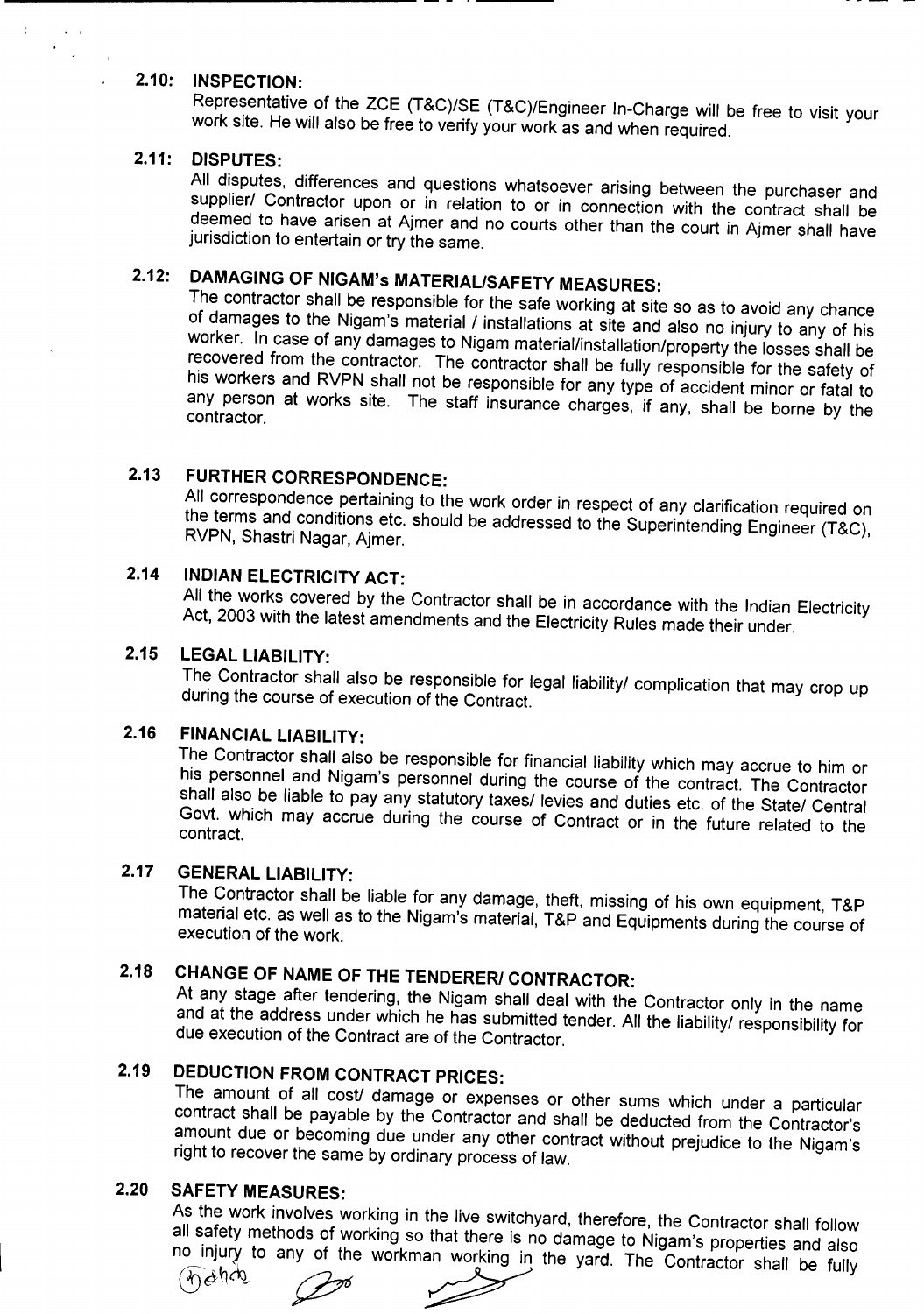responsible for the safety of his worker as well as any other workman working in the switchyard and RVPN shall not be responsible for any type of accident (Minor or fatal) at the work site and Insurance charges of his staff and employees etc. shall be borne by the Contractor. The Contractor shall take up all the work in the yard only after taking written permission to do work from the Shift In-charge and shall work in the presence of RVPN Representative.

# **2.21 CONTRACTOR TO INDEMNIFY THE NIGAM:**

**------------** - -- - - -

..

 $\mathcal{F}^{\pm}$ 

The contractor shall indemnify the NIGAM & every member, officer and employee of the NIGAM, also Engineer-in- charge and his staff against all actions proceedings, claims, demands, costs and expenses Whatsoever, arising out of or in connection with the matters referred herein above elsewhere and against all actions, proceedings, claims, demands, costs and expenses which may be made against the NIGAM or Govt. for or in respect of performance of his obligation under the contract documents. The NIGAM shall not be liable for or in respect of or in consequence of any accident or injury to any workman or other person in the employment of the contractor or his sub-contractor, and the contractor shall indemnify and keep indemnified the NIGAM against all claims, demands, proceedings, cost, charge and expenses whatsoever in respect thereof or in relation thereto.

of 4.5.17

Superintending Engineer (T&C)  $\sim$  RVPN, Ajmer. Superintending Engineer (1)<br>(ai)ether)<br>2007 Company RVPN, Ajmer.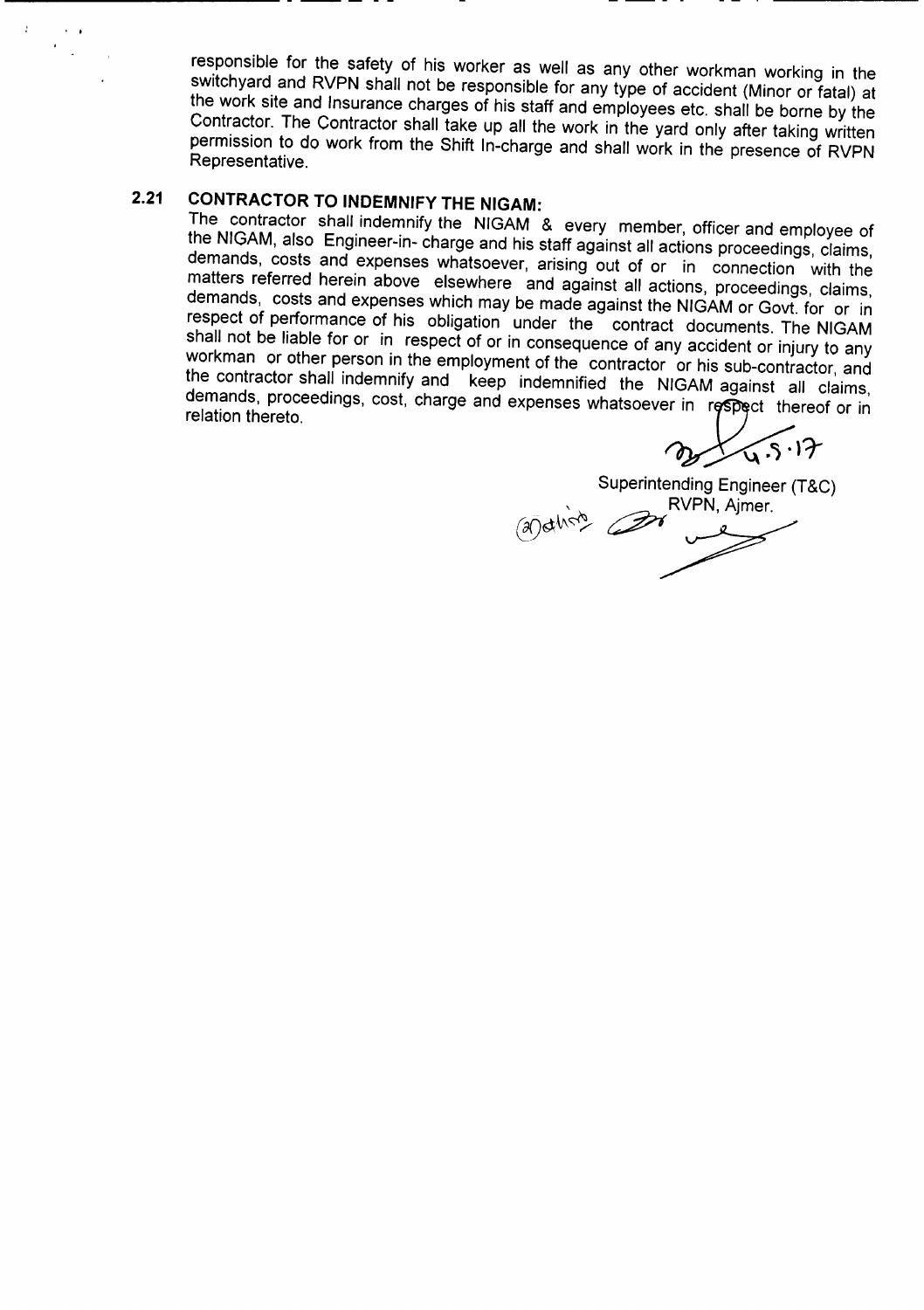## G-SCHEDULE For General Cleaning of Control Room, Rest Room, PLCC Room & Associated Area and Cleaning Works of Yard at 400 KV GSS, RVPN, Ajmer

--------------------------------

To,

The Superintending Engineer (T&C), Raj. Rajya Vidyut Prasaran Nigam Ltd., Ajmer-305001 (Rajasthan)

Dear Sir,

With reference to your invitation to tender against specification No RVPN/ SE/ T&C/AJM/TN-*02/2017-18,we* agree to execute the work of General Cleaning of Control Room, Rest Room, PLCC Room & Associated Area and Cleaning Works of Yard at 400 KV GSS, RVPN, Ajmer as per G-Schedule and specification given to us with the tender enquiry. Our prices, terms & conditions are given below:-

# Schedule of Material & Rates for General Cleaning of Control Room, Rest House, PLCC Room & Associated Area and Cleaning Works of Yard at 400 KV GSS, RVPN, Ajmer

Reference of BSR: Issued by SE (Contracts-II) RVPN Jaipur vide letter No. RVPN/SE(Contracts-II)/XEN-4/F./D. 45  $\begin{array}{|c|c|c|c|c|c|}\n\hline\n1&2&3&4&5&6&7\n\end{array}$ कार्य की *Cli.* GX~ iPnt~ <sup>~</sup> ~. BSR qmf em fctcRur • इकाई +l (Based 31jl1IPJd Code 31jl1IPJd ण (pased ) अनुमानित | <sup>अनुमान</sup><br>on BSR | मात्रा । रकम 2017) 6 1.0 सामान्य सफार्ड कार्य कार्या का विवरण रू • ग्रिड सब स्टेशन परिसर के कार्यालय, नियन्त्रण कक्ष, ~, fct-'ml'l cnlff, ~, ~.~.~.~. cnlff, ~ कक्ष, विश्राम गृह आदि में झाड़ू से सफाई करना व फिनायल का पौंछा लगाने का कार्ये । नियन्त्रण कक्ष समेत सभी कमरों के दरवाजों व खिड़कियों (मय शीशे) आदि की सफाई । समस्त शौचालय व मुत्रालय में फिनायल $/$ रसायन का प्रयोग करते हुए सफाई एवं धुलाई का कार्य । नियन्त्रण कक्ष अन्य सभी कक्षों की छत, खिड़की, कोने  $\begin{array}{|c|c|c|c|c|c|c|c|}\n1 & 1.1 & 30\hline\n1 & 1.1 & 30\hline\n2 & 30.0 & 10.0 & 10.0 & 10.0 & 10.0 & 10.0 & 10.0 & 10.0 & 10.0 & 10.0 & 10.0 & 10.0 & 10.0 & 10.0 & 10.0 & 10.0 & 10.0 & 10.0 & 10.0 & 10.0 & 10.0 & 10.0 & 10.0 & 10.0 & 10.0 & 10.0 & 10.0 & 10.$  $\frac{182}{182}$  100 26.00 580.00 जाप न लग जाल आद का सफाइ ।<br>उपरोक्त परिसर में कूड़ादानों (डस्टबिनों) को खाली किन किन 26.00 किए न की दिए 27445.60 दिन q<f q<f lftcx ~I lftcx • भनस्त ।नकाल गए कुचर को ग्रिड़ सब स्टेशन परिसर से बाहर प्रभारी अधिकारी द्वारा निर्धारित स्थान पर डालना I नोट $:=$ 1. सफाई कार्य हेतु झाडू, पौंछे, डस्टर, आवश्यक उपकरण ~ ~ em x:<rti cBTcwm lR ~ iWT I 2. अन्य सफाई का सामान जैस फिनायल, फिनायल गोली, रसायत आदि विभाग द्वारा देय होंगे । 3. भुगतान फर्श क्षेत्रफल के आधार पर किया जायेगा । ~ cnlff ~ ~Wmp~q3Fll~~ इनके दोनों और छोड़ी गई खाली जगह की झाड़ू द्वारा प्रति दिन $\left| \begin{array}{c} 100 \end{array} \right|$ 2 | 1.2 | सफाई । समस्त निकाले गए कचरे को ग्रिड सब स्टेशन | <sup>प्रति</sup> दिन | <sup>100</sup> | 3205.00<br>2 | 1.2 | परिसर से बाहर प्रभारी अधिकारी द्वारा निर्धारित स्थान पर | <sup>182</sup> | क्रीका | 5.00 | वर्ग मीटर 182 वर्ग  $\frac{1}{2}$ परिसर से बाहर प्रभारी अधिकारी द्वारा निर्धारित स्थान पर  $\frac{1}{2}$  and  $\frac{1}{2}$  and  $\frac{1}{2}$  and  $\frac{1}{2}$  and  $\frac{1}{2}$   $\frac{1}{2}$   $\frac{1}{2}$   $\frac{1}{2}$   $\frac{1}{2}$   $\frac{1}{2}$   $\frac{1}{2}$   $\frac{1}{2}$   $\frac{1}{2}$   $\frac{1}{2}$ दिन मीटर ालेणा । सफाइ कार्य हेतु झाडू - एवं आत्<br>नेतेच्या नो <u>टकदार को स्वय की लागत पर लाने होंगे।</u> ,

~  $\partial_{\theta}$ photo

~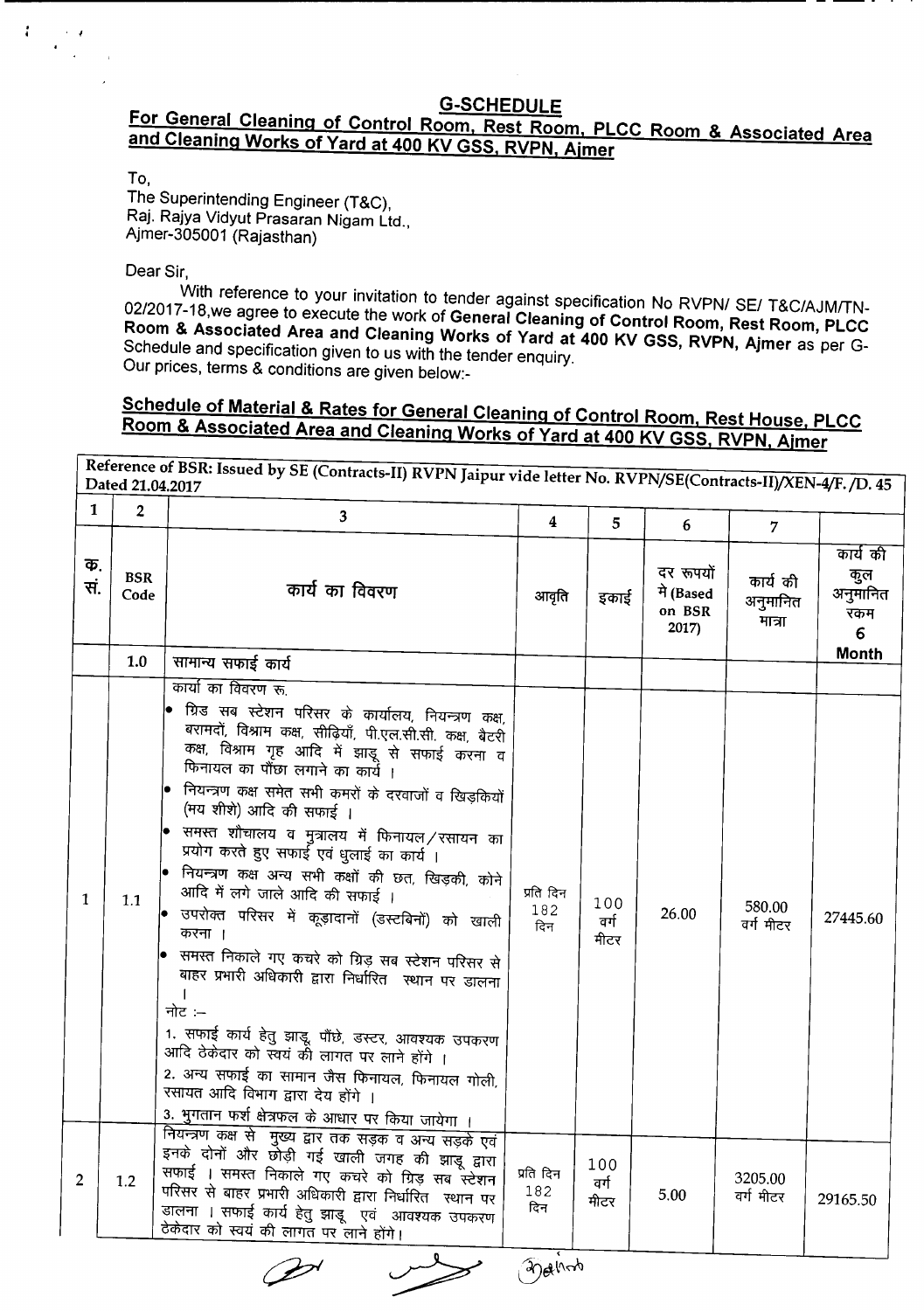|     | यार्ड के अन्दर की सड़क, निरीक्षण पथ, ट्रेंच कवर व                                                          |                 |       |        |                       |           |
|-----|------------------------------------------------------------------------------------------------------------|-----------------|-------|--------|-----------------------|-----------|
|     | फाउण्डेशन आदि की झाडू द्वारा सफाई । समस्त निकाले                                                           |                 | 100   |        |                       |           |
|     | गए कचरे को ग्रिड सब स्टेशन परिसर से बाहर प्रभारी                                                           | साप्ताहिक       | वर्ग  |        | 10230.00              |           |
| 1.3 | अधिकारी द्वारा निर्धारित  स्थान पर डालना । सफाई कार्य                                                      | 26              | मीटर  | 5.00   | वर्ग मीटर             | 13299.00  |
|     | हेतु झाडू एवं आवश्यक उपकरण ठेकेदार को स्वयं की                                                             |                 |       |        |                       |           |
|     | लागत पर लाने होंगे ।                                                                                       |                 |       |        |                       |           |
|     | नियन्त्रण कक्ष, विश्राम गृह व अन्य कार्यालय परिसर के                                                       |                 |       |        |                       |           |
|     | ऊपर की छत व बरसाती नालों की सफाई । समस्त                                                                   |                 | 100   |        |                       |           |
| 1.4 | निकाले गए कचरे को ग्रिड़ सब स्टेशन परिसर से बाहर                                                           | मासिक           | वर्ग  | 5.00   | 575.00<br>वर्ग मीटर   | 172.50    |
|     | प्रभारी अधिकारी द्वारा निर्धारित स्थान पर डालना । सफाई                                                     | 6               | मीटर  |        |                       |           |
|     | कार्य हेतु झाडू एवं आवश्यक उपकरण ठेकेदार को स्वयं                                                          |                 |       |        |                       |           |
|     | की लागत पर लाने होंगे ।                                                                                    |                 |       |        |                       |           |
|     | केबल ट्रेंचो के कवर हटाकर अन्दर से सफाई करना व                                                             |                 |       |        |                       |           |
|     | समस्त निकाले गए कचरे को ग्रिड सब स्टेशन परिसर से                                                           |                 |       |        |                       |           |
|     | बाहर प्रभारी अधिकारी द्वारा निर्धारित स्थान पर डालना व                                                     |                 |       |        |                       |           |
|     | केबल पुनः व्यवस्थित कर ट्रेंच कवर वापिस लगाना ।                                                            |                 |       |        |                       |           |
|     | सफाई कार्य हेतु झाडू एवं आवश्यक उपकरण ठेकेदार को<br>स्वयं की लागत पर लाने होंगे ।                          |                 |       |        |                       |           |
|     |                                                                                                            |                 |       |        |                       |           |
|     | अ) 0.6 मीटर तक गहराई की ट्रेंच ।                                                                           | अर्ध<br>वार्षिक | रनिंग |        |                       |           |
| 1.5 |                                                                                                            | 1               | मीटर  | 4.00   | 1895.00<br>रनिंग मीटर | 7580.00   |
|     |                                                                                                            |                 |       |        |                       |           |
|     |                                                                                                            |                 |       |        |                       |           |
|     |                                                                                                            | अर्ध            | रनिंग | 6.00   | 1690.00               |           |
|     | ब) 0.6 मीटर से 1.2 मीटर तक गहराई की ट्रेंच ।                                                               | वार्षिक         | मीटर  |        | रनिंग मीटर            | 10140.00  |
|     |                                                                                                            | $\mathbf{1}$    |       |        |                       |           |
|     |                                                                                                            |                 |       |        |                       |           |
|     |                                                                                                            |                 |       |        |                       |           |
|     | ग्रिड़ सब स्टेशन के स्विच यार्ड में जंगली घास, कॉटेदार                                                     |                 |       |        |                       |           |
|     | झाड़ियॉ, जंगली पेड़ पौधों आदि जड़ से उखाड़कर सम्पूर्ण                                                      |                 |       |        |                       |           |
|     | सफाई का कार्य व इस कार्य के लिए जो ग्रेवल अव्यवस्थित<br>की गई हो उसे पुनः व्यवस्थित करना । समस्त निकाले गए |                 |       |        |                       |           |
|     | कचरे को ग्रिड़ सब स्टेषन परिसर से बाहर प्रभारी अधिकारी                                                     |                 |       |        |                       |           |
| 1.6 | द्वारा निर्धारित स्थान पर डालना । सफाई कार्य हेतु झाडू                                                     |                 |       |        |                       |           |
|     | एवं आवश्यक उपकरण ठेकेदार को स्वयं की लागत पर                                                               |                 |       |        |                       |           |
|     | लाने होंगे ।                                                                                               | अर्ध            | 100   | 118.00 |                       | 31860.00  |
|     |                                                                                                            | वार्षिक         | वर्ग  |        | 27000.00<br>वर्ग मीटर |           |
|     | ब) अनग्रेवल्ड क्षेत्र                                                                                      | 1               | ਸੀਟਾ  |        |                       |           |
|     | Total                                                                                                      |                 |       |        |                       | 119662.60 |
|     | or Say Rs.                                                                                                 |                 |       |        |                       | 119663.00 |
|     | GST@18%                                                                                                    |                 |       |        |                       | 21539.34  |
|     | G. Total                                                                                                   |                 |       |        |                       | 141202.34 |
|     | or Say Rs.                                                                                                 |                 |       |        |                       | 141202.00 |
|     | Rs. One Lac Forty One Thousand Two Hundred Two only                                                        |                 |       |        |                       |           |

Our firm/we are agree to execute the above work on \_\_\_\_\_\_\_\_\_\_\_\_\_% below/above of estimated cost of work based on RVPNBSR-2017 Rates.

• GST shall be claimed extra as per applicable rate.

**Signature of the contractor with name and address**

Our Fancis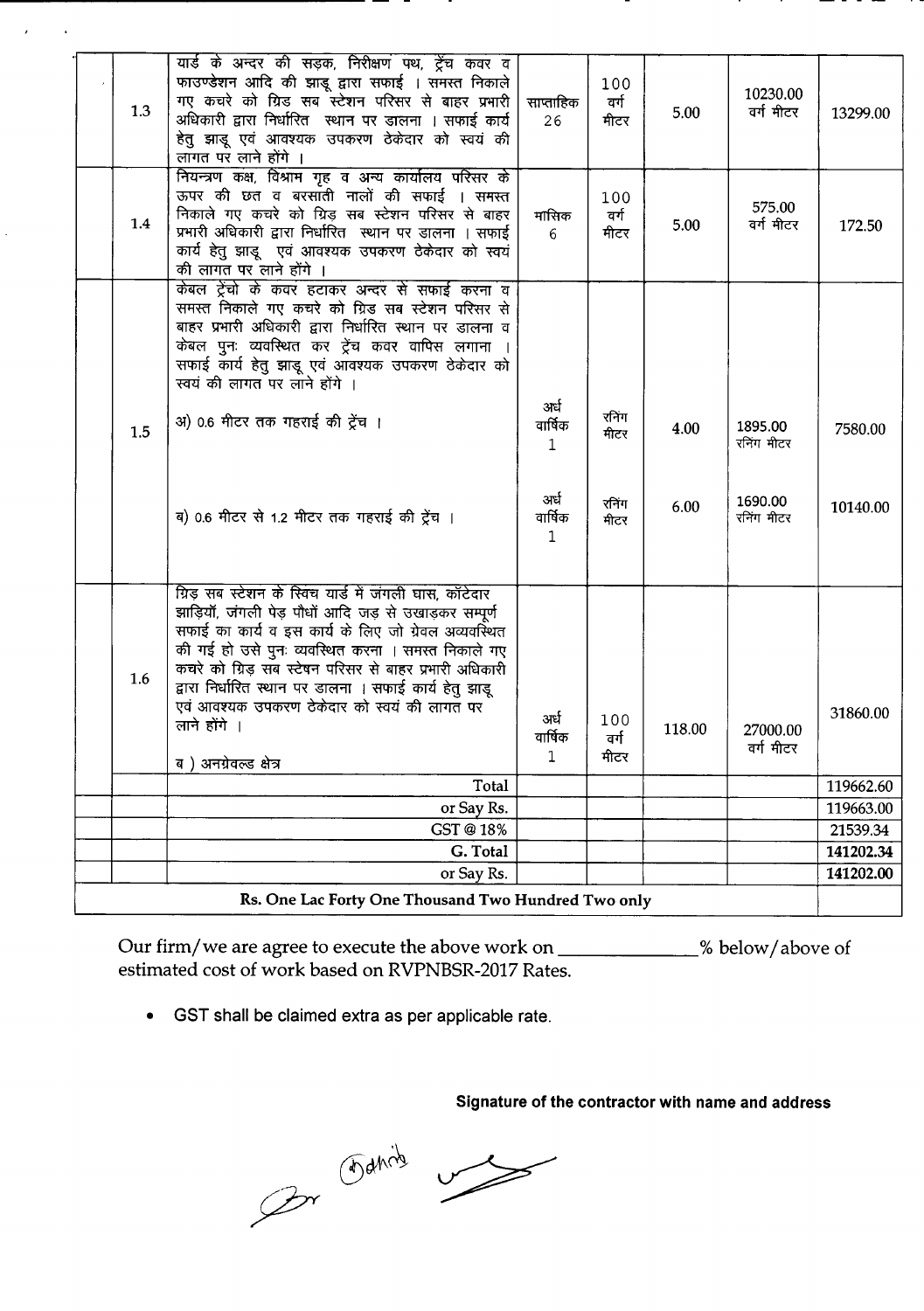# **Compliance with The Code of Integrity and No Conflict of Interest**

Any person participating in a procurement process shall -

- (a) not offer any bribe, reward or gift or any material benefit either directly or indirectly in exchange for an unfair advantage in procurement process or to otherwise influence the procurement process;
- (b) not misrepresent or omit that misleads or attempts to mislead so as to obtain <sup>a</sup> financial or other benefit or avoid an obligation;
- (c) not indulge in any collusion, Bid rigging or anti competitive behavior to impair the transparency, fairness and progress of the procurement process;
- (d) not misuse any information shared between the procuring Entity and the Bidders with an intent to gain unfair advantage in the procurement process;
- (e) not indulge in any coercion including impairing or harming or threatening to do the same, directly or indirectly, to any party or to its property to influence the procurement process;
- (f) not obstruct any investigation or audit of a procurement process;
- (g) disclose conflict of interest, if any; and
- (h) disclose any previous transgressions with any Entity in India or any other country during the last three years or any debarment by any other procuring entity.

## **Conflict of Interest:-**

 $\mathbf{r}$ 

The Bidder participating in a bidding process must not have a conflict of interest.

A conflict of interest is considered to be a situation in which a party has interests that could improperly influence that party's performance of official duties or responsibilities, contractual obligations, or compliance with applicable laws and regulations.

i. A Bidder may be considered to be in conflict of interest with one or more parties in a biding process if, including but not limited to:

- a. have controlling partners/shareholders in common; or
- b. receive or have received any direct or indirect subsidy from any of them; or
- c. have the same legal representative for purposes of the Bid; or
- d. have a relationship with each other, directly or through common third parties, that puts them in a position to have access to information about or influence on the Bid of another Bidder, or influence the decisions of the Procuring Entity regarding the bidding process; or
- e. the Bidder participates in more than one Bid in a bidding process. Participation by a Bidder in more than one Bid will result in the disqualification of all Bids in which the Bidders is involved. However, this does not limit the inclusion of the same subcontractor, not otherwise participating as a Bidder, in more than one Bid; or
- f. the Bidder or any of its affiliates participated as a consultant in the preparation of the design or technical specifications of the Goods, Works or Services that are the subject of the Bid or
- g. Bidder or any of its affiliates has been hired (or is proposed to be hired) by the procurement Entity as engineer-in-charge/consultant for the contract.

 $\omega$ 

 $\begin{picture}(120,17)(-20,17)(-20,17)(-20,17)(-20,17)(-20,17)(-20,17)(-20,17)(-20,17)(-20,17)(-20,17)(-20,17)(-20,17)(-20,17)(-20,17)(-20,17)(-20,17)(-20,17)(-20,17)(-20,17)(-20,17)(-20,17)(-20,17)(-20,17)(-20,17)(-20,17)(-20,17)(-20,17)(-20,17)(-20,17)(-20,1$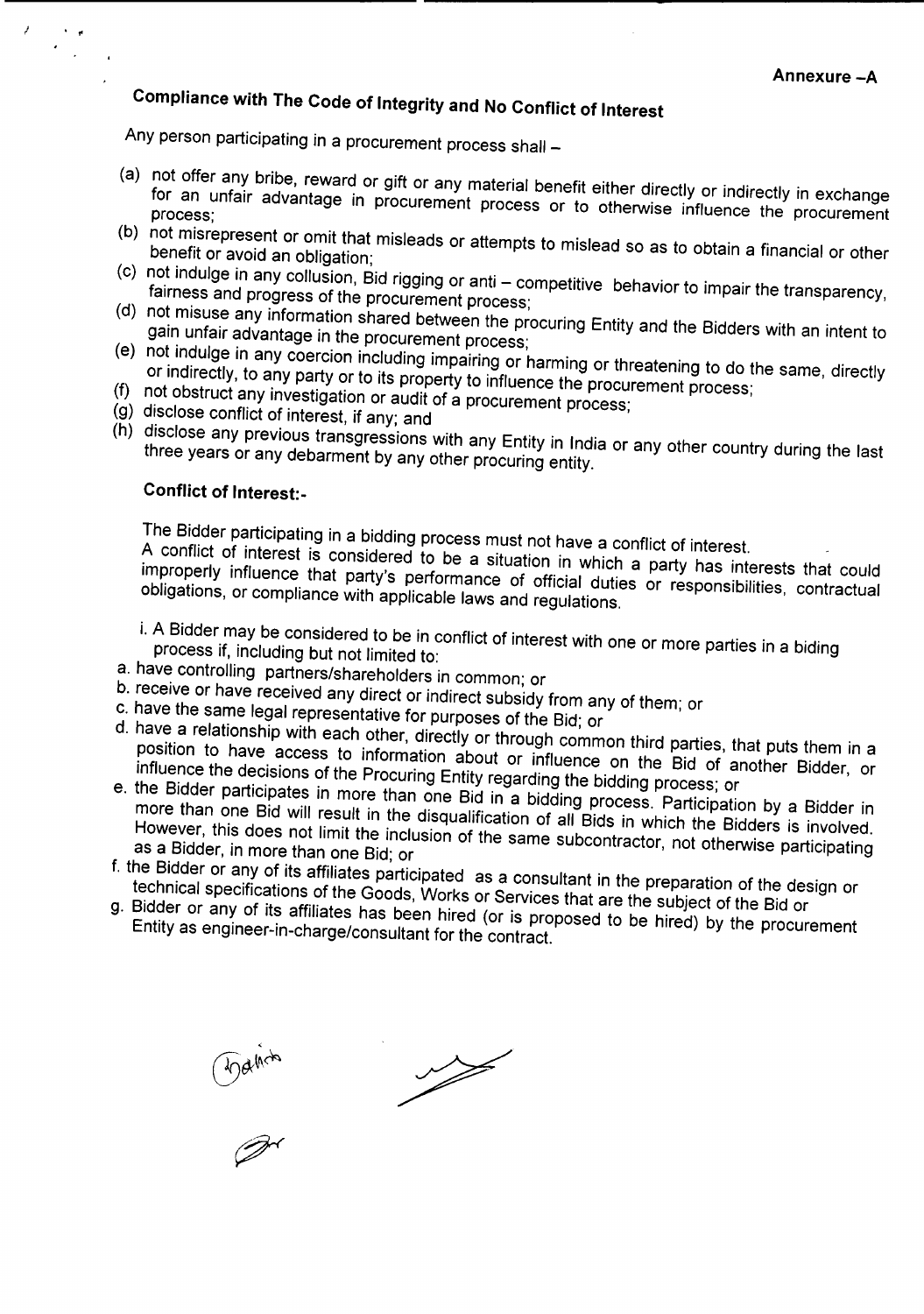**• Declaration by the Bidder regarding Qualifications**

### **Declaration by the Bidder**

|                                                                                                               |  |  |  | their Notice Inviting |  | Bids |
|---------------------------------------------------------------------------------------------------------------|--|--|--|-----------------------|--|------|
| NoDatedI/we hereby declare under Section 7 of<br>Rajasthan Transparency in Public Procurement Act. 2012 that: |  |  |  |                       |  |      |
|                                                                                                               |  |  |  |                       |  |      |

- 1. IIwe possess the necessary professional, technical, financial and managerial resources and competence required by the Bidding Document issued by the Procuring Entity;
- 2. I/we have fulfilled my/our obligation to pay such of the taxes payable to the union and the State Government or any local authority as specified in the Bidding Document;
- 3. I/we are not insolvent, in receivership, bankrupt or being wound up, not have my/our affairs administered by a court or a judicial officer, not have my/our business activities suspended and not the subject of the legal proceedings for any of the foregoing reasons;
- 4. I/we do not have, and our directors and officers not have, been convicted of any criminal offence related to my/our professional conduct or the making of false statements or misrepresentations as to my/our qualifications to enter into procurement contract within a period of three years preceding the commencement of this procurement process, or not have been otherwise disqualified pursuant to debarment proceedings;
- 5. IIwe do not have a conflict of interest as specified in the Act, Rules and the Bidding Document, which materially affects fair competition;

Date:<br>Place

 $\overline{\phantom{a}}$ •

a contraction

Signature of bidder Name: Designation: Address: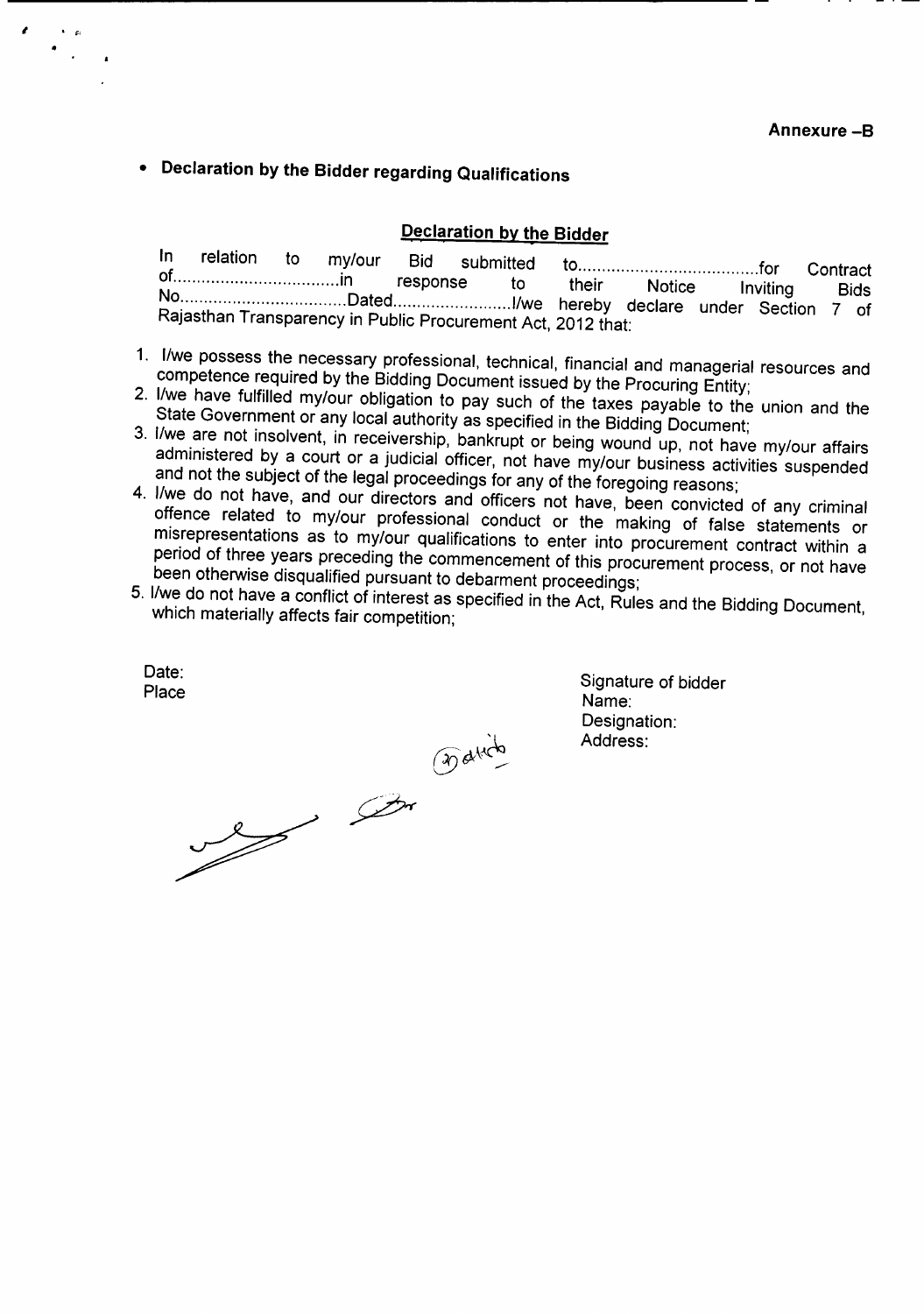#### Grievance Redressal during Procurement process

---- . - -- --------

The designation and address of the First Appellate Authority is as nominated vide order No. RVPN/AAO/F&R/F.98/D.53 dated 30.06.2016.

### (1) Filling an Appeal

If any Bidder or prospective bidder is aggrieved that any decision, action or omission of the Procuring entity is in contravention to the provisions of the Act or the Rules or the Guidelines issued thereunder, he may file an appeal to First Appellate Authority, as specified in the Bidding Document within a period of ten days from the date of such decision or action, omission, as the case may be, clearly giving the specific ground or grounds on which he feels aggrieved:

Provide that after the declaration of a Bidder as successful the appeal may be filed only by a Bidder who has participated in procurement proceedings:

Provided further that in case a Procuring Entity evaluates the Technical Bids before the opening of the Financial Bids, an appeal related to the matter of financial Bids may be filed only by a Bidder whose Technical Bid is found to be acceptable.

- (2) The officer to whom an appeal is filled under para (1) shall deal with the appeal as expeditiously as possible and shall endeavour to dispose it of within thirty days from the date of appeal.
- (3) If the officer designated under para (1) fails to dispose of the appeal filed within the period specified in para  $(2)$ , or if the Bidder or prospective bidder or the procuring Entity is aggrieved by the order passed by the First Appellate Authority, the Bidder or prospective bidder or procuring Entity, as the case may be, may file a second appeal to Second Appellate Authority specified in the Biding Document in this behalf within fifteen days from the expiry of the period specified in para (2) or of the date of receipt of the order passed by the First Appellate Authority, as the case may be.

### (4) Appeal not to lie in certain cases

No appeal shall lie against any decision of the Procuring Entity relating to the following matters, namely:-

- (a) determination of need of procurement;
- (b) provisions limiting participation of Bidders in the Bid process;
- (c) the decision of whether or not to enter into negotiations;
- (d) cancellation of procurement process;
- (e) applicability of the provisions of confidentiality.

### (5) Form of Appeal

- (a) An appeal under para (1) or (3) above shall be in the annexed form along with as many copies as there are respondents in the appeal.
- (b) Every appeal shall be accompanied by an order appealed against, if any, affidavit verifying the facts stated in the appeal and proof of payment of fee.
- (c) Every appeal may be presented to First Appellate Authority or Second Appellate Authority, as the case may be, in person or through registered post or authorized representative.

## (6) Fee of filing Appeal

- (a) Fee of first appeal shall be rupees two thousand five hundred plus GST extra as applicable and for second appeal shall be rupees ten thousand plus GST extra as applicable, which shall be non-refundable.
- (b)The fee shall be paid in the form of bank demand draft or banker's cheque of the Scheduled Bank in India payable in the name of Appellate Authority concerned.

# (7) Procedure for disposal of Appeal

- (a) The First Appellate Authority or Second Appellate Authority, as the case may be, upon filing of appeal, shall issue notice accompanied by copy of appeal, affidavit and documents, if any, to the respondents and fix date of hearing.
- (b) On the date fixed for hearing, the First Appellate Authority or Second Appellate Authority, as the case may be, shall,-
- (i) hear all the parties to appeal present before him; and
- (ii) peruse or inspect documents, relevant records or copies thereof relating to the matter.
- (c) After hearing the parties, perusal or inspection of documents and relevant records or copies thereof relating to the matter, the Appellate Authority concerned shall pass an order in writing and provide the copy of order to the parties to appeal free of cost.
- (d)The order passed under sub-clause(c) above shall also be placed on the State Public Procurement Portal.

**Dainer**  $\rightarrow$  $\overline{\mathscr{S}}$